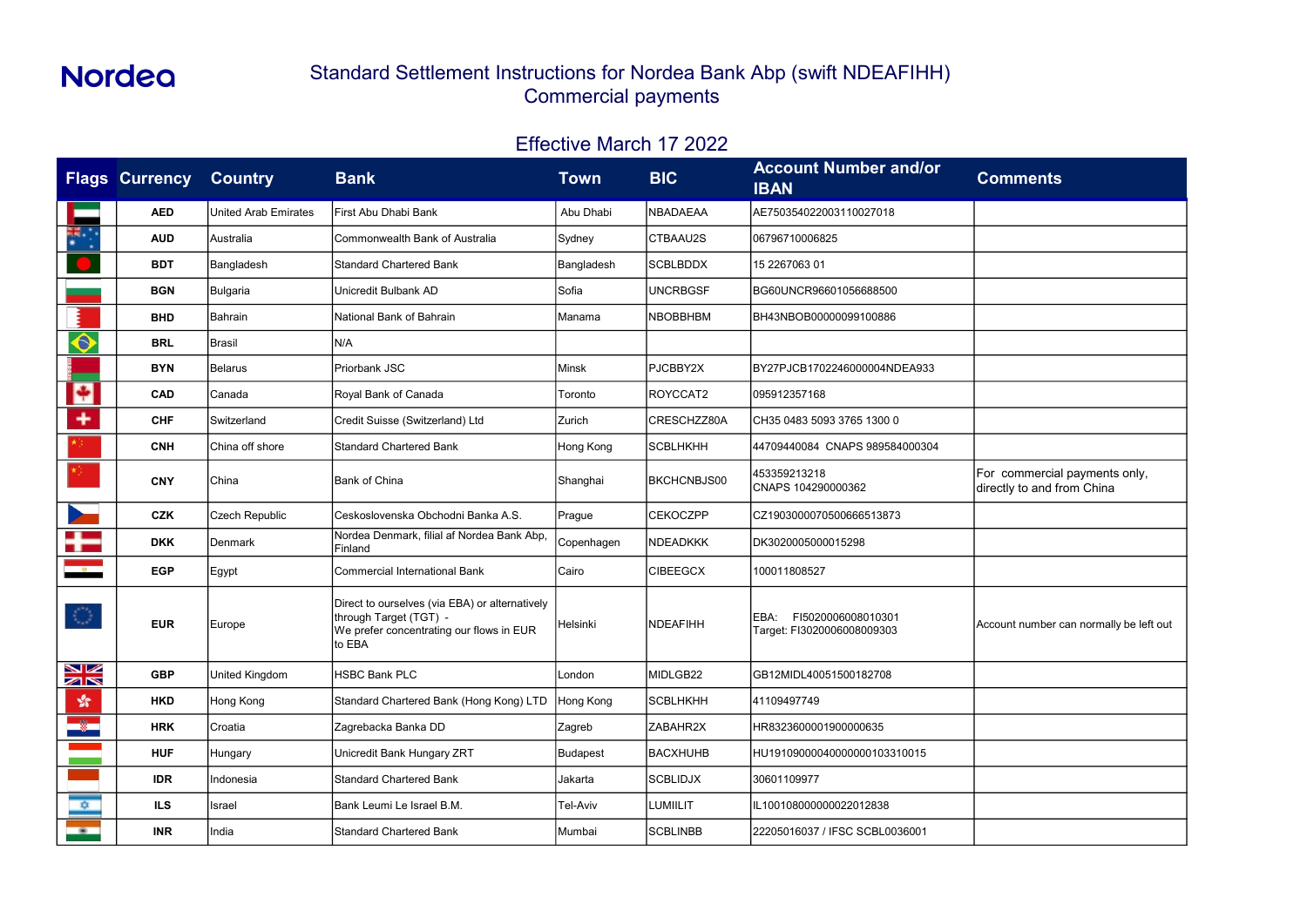|                         | <b>ISK</b> | Iceland           | Islandsbanki                          | Reykjavik   | <b>GLITISRE</b> | IS71 0500 27 003110 610818 9940                                                                                                                                                                 |  |
|-------------------------|------------|-------------------|---------------------------------------|-------------|-----------------|-------------------------------------------------------------------------------------------------------------------------------------------------------------------------------------------------|--|
|                         | <b>JOD</b> | Jordan            | Arab Bank                             | lAmman      | ARABJOAX        | JO26ARAB1000000000100099773900                                                                                                                                                                  |  |
| D                       | <b>JPY</b> | Japan             | Mizuho Corporate Bank Ltd             | Tokyo       | <b>MHCBJPJT</b> | 0025010                                                                                                                                                                                         |  |
|                         | <b>KES</b> | Kenya             | ABSA Bank Kenya PLC                   | Nairobi     | <b>BARCKENX</b> | KENX0228035130                                                                                                                                                                                  |  |
| $\bullet$               | <b>KRW</b> | Republic of Korea | KEB Hana Bank                         | Seoul       | <b>KOEXKRSE</b> | 963-FRW-1000037                                                                                                                                                                                 |  |
| $\mathbf{Q}$            | <b>KZT</b> | Kazakhstan        | <b>Halyk Savings Bank</b>             | Almaty      | <b>HSBKKZKX</b> | KZ886010071000000208<br>BIN 000 000 000 000 Kbe 24 KNP (payment<br>purpose code) must be found from<br>http://egov.kz/cms/en/articles/knp                                                       |  |
|                         | <b>KWD</b> | Kuwait            | National Bank of Kuwait SAK           | Kuwait      | <b>NBOKKWKW</b> | KW78NBOK0000000000001000360633                                                                                                                                                                  |  |
|                         | <b>LKR</b> | Sri Lanka         | HSBC Limited, Colombo Branch          | Colombo     | <b>HSBCLKLX</b> | 001-350727-001                                                                                                                                                                                  |  |
| 寅.                      | <b>MAD</b> | Morocco           | Societe Generale Marocaine de Banques | Casablanca  | <b>SGMBMAMC</b> | 022780000022002866940674                                                                                                                                                                        |  |
| $ \bullet $             | <b>MXN</b> | Mexico            | Banco Santander Mexico SA             | Mexico City | <b>BMSXMXMM</b> | 2574                                                                                                                                                                                            |  |
| _⊙                      | <b>MYR</b> | Malaysia          | N/A                                   |             |                 |                                                                                                                                                                                                 |  |
|                         | <b>NOK</b> | Norway            | Nordea Bank Abp, filial i Norge       | Oslo        | <b>NDEANOKK</b> | NO1060010215024                                                                                                                                                                                 |  |
| NK                      | <b>NZD</b> | New Zealand       | <b>ASB Bank Limited</b>               | Auckland    | ASBBNZ2A        | 123121006062800                                                                                                                                                                                 |  |
|                         | <b>PEN</b> | Peru              | Banco BBVA Peru SA                    | Lima        | <b>BCONPEPL</b> | 0011-0708-0100001623-56                                                                                                                                                                         |  |
|                         | <b>PHP</b> | Philippines       | <b>Standard Chartered Bank</b>        | Manila      | <b>SCBLPHMM</b> | 014-147765700-7                                                                                                                                                                                 |  |
| $\mathsf{C}$            | <b>PKR</b> | <b>Pakistan</b>   | <b>Habib Bank Limited</b>             | Karachi     | HABBPKKA007     | 90326-21                                                                                                                                                                                        |  |
|                         | <b>PLN</b> | Poland            | Bank Pekao S.A.                       | Warsaw      | <b>PKOPPLPW</b> | PL33 1240 0001 3134 1091 1112 0301                                                                                                                                                              |  |
|                         | QAR        | Qatar             | <b>Qatar National Bank</b>            | Doha        | QNBAQAQA        | QA68QNBA00000000000181843000 1                                                                                                                                                                  |  |
|                         | <b>RON</b> | Romania           | <b>BRD</b> -group Societe Generale SA | Bucharest   | <b>BRDEROBU</b> | RO07BRDE430SV00058484300                                                                                                                                                                        |  |
| $\frac{2}{3}$           | <b>RSD</b> | Serbia            | Unicredit Bank Srbija AD              | Beograd     | <b>BACXRSBG</b> | 1209440                                                                                                                                                                                         |  |
|                         | <b>RUB</b> | Russia            | AO UniCredit Bank, Moscow             | Moscow      | <b>IMBKRUMM</b> | 30111810220010000006 INN 9909501603<br>UniCredit Clearing acc<br>30101810300000000545<br>INN 7710030411<br><b>BIK RU044525545</b><br>:72: Pmt Dets (e.g. Fx Cover) VO 60080,<br>60081, or 60085 |  |
| $\frac{\hbar m}{\hbar}$ | <b>SAR</b> | Saudi Arabia      | Banque Saudi Fransi                   | Riyadh      | <b>BSFRSARI</b> | SA5655000000000687500207                                                                                                                                                                        |  |
|                         | <b>SEK</b> | Sweden            | Nordea Bank Abp, filial i Sverige     | Stockholm   | <b>NDEASESS</b> | SE3130000000039527902487                                                                                                                                                                        |  |
| <b>C</b>                | <b>SGD</b> | Singapore         | <b>DBS Bank Ltd</b>                   | Singapore   | <b>DBSSSGSG</b> | 037-000079-5                                                                                                                                                                                    |  |
|                         | <b>THB</b> | Thailand          | <b>Standard Chartered Bank (Thai)</b> | Bangkok     | <b>SCBLTHBX</b> | 00100887201                                                                                                                                                                                     |  |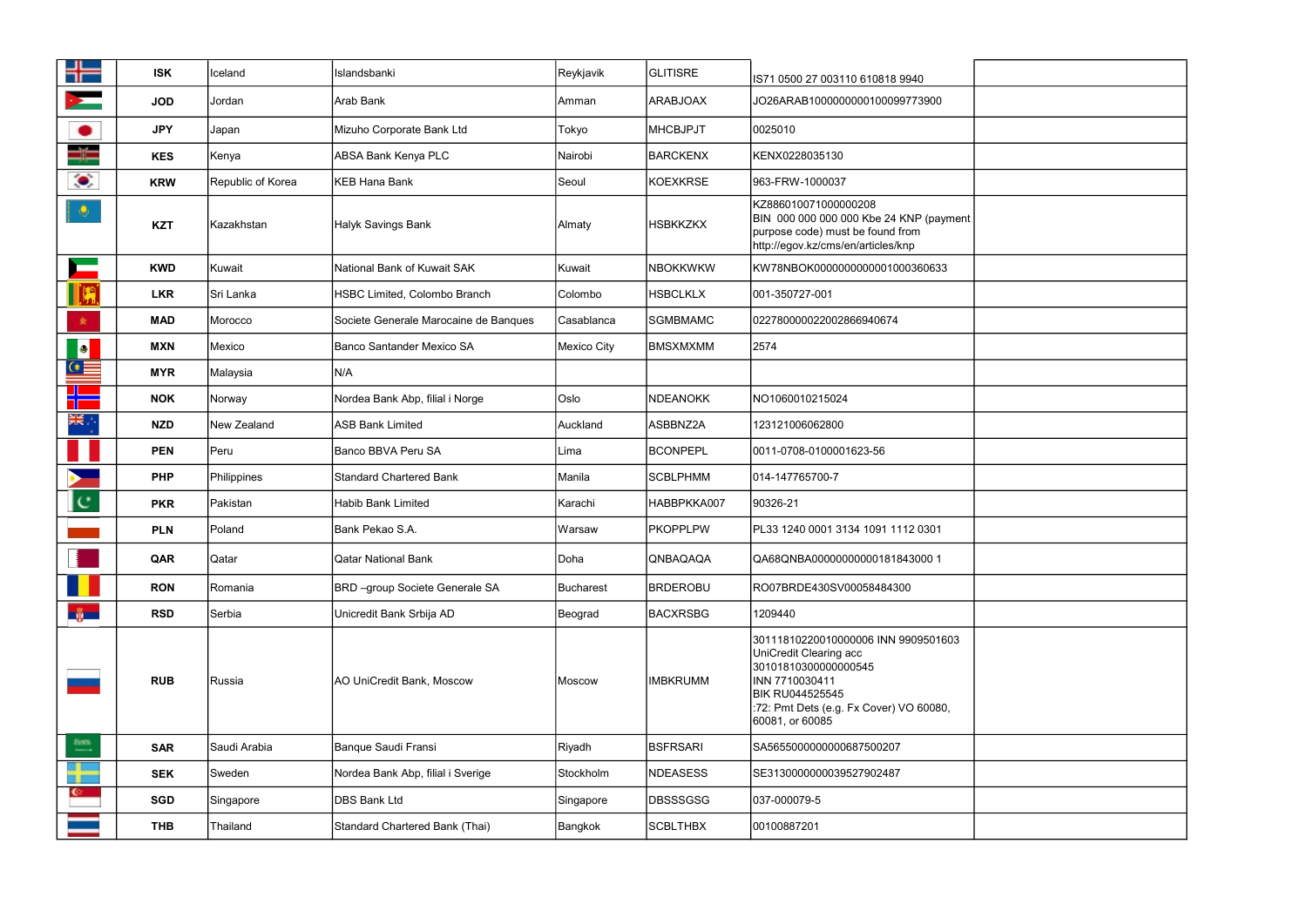|   | <b>TND</b> | Tunisia      | Societe Tunisienne De Banque      | Tunis               | <b>ISTBKTNTT</b> | TN5910404100909043678832   |  |
|---|------------|--------------|-----------------------------------|---------------------|------------------|----------------------------|--|
|   | <b>TRY</b> | Turkey       | Türkiye Is Bankasi                | Istanbul            | <b>ISBKTRIS</b>  | TR160006400000101790006536 |  |
|   | <b>USD</b> | U.S.A.       | Bank of America                   | New York            | BOFAUS3N         | 6550153956, RTN: 026009593 |  |
| ₩ | <b>ZAR</b> | South Africa | Standard Bank of South Africa Ltd | <b>Johannesburg</b> | SBZAZAJJ         | 7555381                    |  |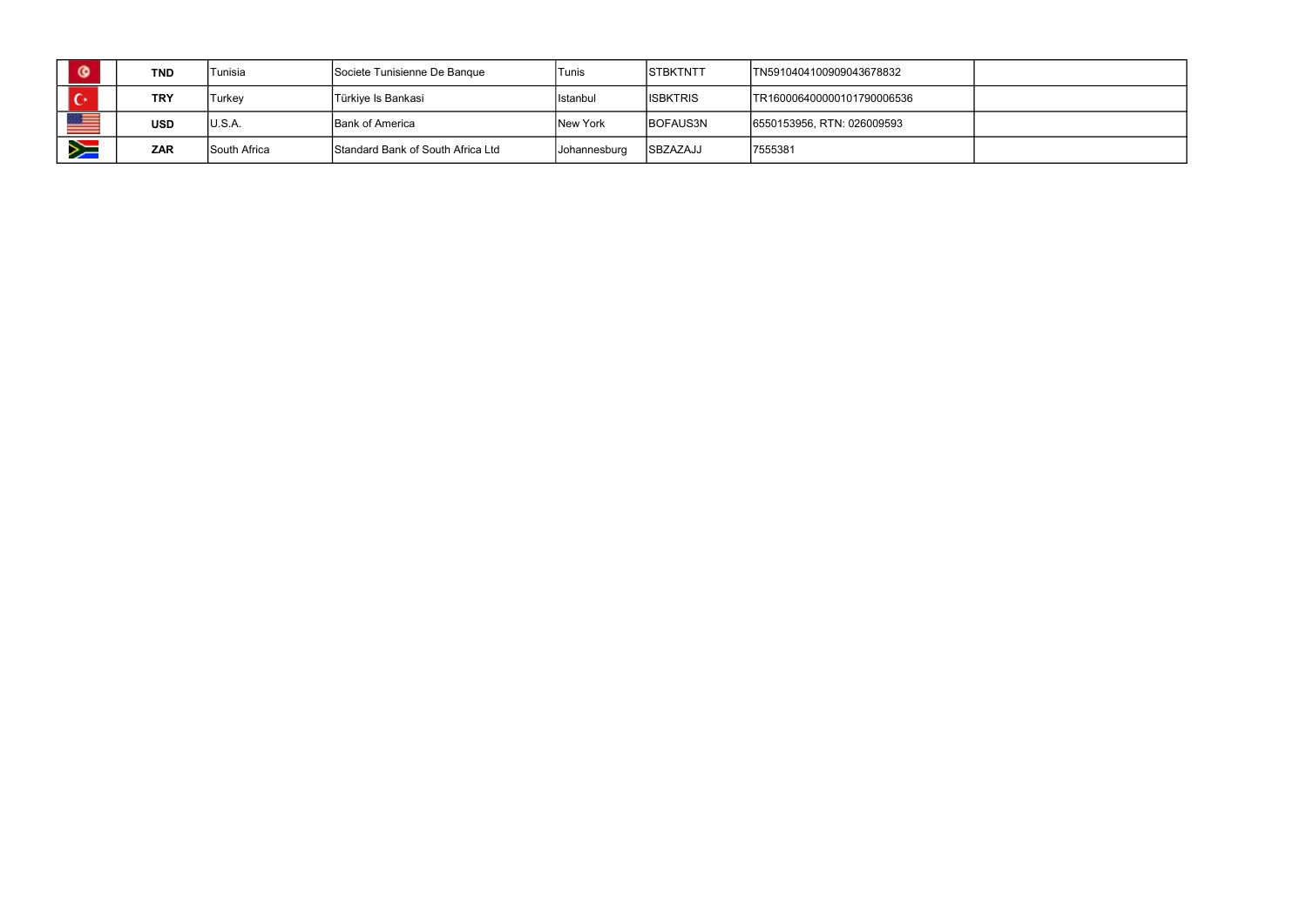|                          | <b>Flags Currency Country</b> |                      | <b>Bank</b>                                                                | Town              | <b>BIC</b>         | <b>Account Number and/or IBAN</b>            | <b>Comments</b>                         |
|--------------------------|-------------------------------|----------------------|----------------------------------------------------------------------------|-------------------|--------------------|----------------------------------------------|-----------------------------------------|
|                          | <b>AED</b>                    | United Arab Emirates | Nordea Bank Abp<br><b>Cover</b> at                                         | Helsinki          | NDEAFIHH           | FI0220006008015045                           |                                         |
|                          |                               |                      | First Abu Dhabi Bank                                                       | Abu Dhabi         | NBADAEAA           | AE750354022003110027018                      |                                         |
| ₩.                       | <b>AUD</b>                    | Australia            | Commonwealth Bank of Australia                                             | Sydney            | CTBAAU2S           | 06796710008679                               |                                         |
|                          |                               |                      | Nordea Bank Abp                                                            | Helsinki          | <b>NDEAFIHH</b>    | FI2120006008024112                           |                                         |
| O                        | <b>BDT</b>                    | Bangladesh           | Cover at<br><b>Standard Chartered Bank</b>                                 | Dhaka             | <b>SCBLBDDX</b>    | 15226706301BDT                               |                                         |
|                          |                               |                      | Nordea Bank Abp                                                            | Helsinki          | <b>NDEAFIHH</b>    | FI9120006008022561                           |                                         |
|                          | <b>BGN</b>                    | Bulgaria             | Cover at                                                                   |                   | UNCRBGSF           |                                              |                                         |
|                          |                               |                      | Unicredit Bulbank AD<br>Nordea Bank Abp                                    | Sofia<br>Helsinki | <b>NDEAFIHH</b>    | BG60UNCR96601056688500<br>FI1320006008024062 |                                         |
|                          | <b>BHD</b>                    | Bahrain              | Cover at                                                                   |                   |                    |                                              |                                         |
|                          |                               |                      | National Bank of Bahrain                                                   | Manama            | <b>NBOBBHBM</b>    | BH43NBOB00000099100886                       |                                         |
| $\hat{\mathbf{\circ}}$   | <b>BRL</b>                    | Brazil               | N/A                                                                        |                   |                    |                                              |                                         |
|                          | <b>BYN</b>                    | Belarus              | N/A                                                                        |                   |                    |                                              |                                         |
| H                        | <b>CAD</b>                    | Canada               | Royal Bank of Canada                                                       | Toronto           | ROYCCAT2           | 95912384311                                  |                                         |
| ٠                        | <b>CHF</b>                    | Switzerland          | Credit Suisse (Switzerland) Ltd                                            | Zurich            | CRESCHZZ80A        | CH1604835097285023000                        |                                         |
|                          |                               |                      | Nordea Bank Abp                                                            | Helsinki          | <b>NDEAFIHH</b>    | FI2320006008026307                           |                                         |
|                          | <b>CNH</b>                    | China off shore      | Cover at<br><b>Standard Chartered Bank</b>                                 | Hong Kong         | <b>SCBLHKHH</b>    | 44709440084 CNAPS 989584000304               |                                         |
|                          |                               |                      | Nordea Bank Abp                                                            | Helsinki          | <b>NDEAFIHH</b>    | FI0420006008025291                           |                                         |
| $\mathbf{r}$             | <b>CNY</b>                    | China                | Cover at                                                                   |                   |                    |                                              | For commercial payments only, dired     |
|                          |                               |                      | <b>Bank of China</b>                                                       | Shanghai          | <b>BKCHCNBJS00</b> | 453359213218<br>CNAPS 104290000362           | to and from China                       |
| $\overline{\phantom{a}}$ | <b>CZK</b>                    | Czech Republic       | Ceskoslovenska Obchodni Banka A.S.                                         | Prague            | <b>CEKOCZPP</b>    | CZ1103000000000166814573                     |                                         |
| ╋                        | <b>DKK</b>                    | Denmark              | Nordea Denmark, filial af Nordea Bank<br>Abp, Finland                      | Copenhagen        | <b>NDEADKKK</b>    | DK7120005000015336                           |                                         |
|                          |                               |                      | Nordea Bank Abp                                                            | Helsinki          | <b>NDEAFIHH</b>    | FI1020006008023049                           |                                         |
| $-85 -$                  | <b>EGP</b>                    | Egypt                | Cover at<br><b>Commercial International Bank</b>                           | Cairo             | <b>CIBEEGCX</b>    | 100011808527                                 |                                         |
|                          |                               |                      |                                                                            |                   |                    |                                              |                                         |
| $\circlearrowleft$       | <b>EUR</b>                    | Europe               | Direct to ourselves (via EBA)<br>Or alternatively through Target (TGT) via |                   | <b>NDEASESS</b>    | SE22 3000 0000 0396 8774 3808                | Account number can normally be left out |
|                          |                               |                      | <b>NDEAFIHH</b>                                                            |                   |                    |                                              |                                         |
| XK                       | <b>GBP</b>                    | United Kingdom       | <b>HSBC Bank PLC</b>                                                       | London            | MIDLGB22           | GB55MIDL40051500402609                       |                                         |
| 紫                        | <b>HKD</b>                    | Hong Kong            | Standard Chartered Bank (Hong Kong) LTD Hong Kong                          |                   | <b>SCBLHKHH</b>    | 44709418003                                  |                                         |
|                          |                               |                      | Nordea Bank Abp                                                            | Helsinki          | <b>NDEAFIHH</b>    | FI2720006008030309                           |                                         |
| $\rightarrow$            | <b>HRK</b>                    | Croatia              | Cover at                                                                   |                   |                    |                                              |                                         |
|                          |                               |                      | Zagrebacka Banka DD                                                        | Zagareb           | ZABAHR2X           | HR8323600001900000635                        |                                         |
|                          | <b>HUF</b>                    | Hungary              | Unicredit Bank Hungary ZRT                                                 | <b>Budapest</b>   | <b>BACXHUHB</b>    | HU27109000040000000111330025                 |                                         |

| <b>Comments</b>                                             |
|-------------------------------------------------------------|
|                                                             |
|                                                             |
|                                                             |
|                                                             |
|                                                             |
|                                                             |
|                                                             |
|                                                             |
|                                                             |
|                                                             |
| For commercial payments only, directly<br>to and from China |
|                                                             |
|                                                             |
|                                                             |
| Account number can normally be left out                     |
|                                                             |
|                                                             |
|                                                             |
|                                                             |

#### Standard Settlement Instructions for Nordea Bank Abp, filial i Sverige (swift NDEASESS) Commercial payments Effective March 17 2022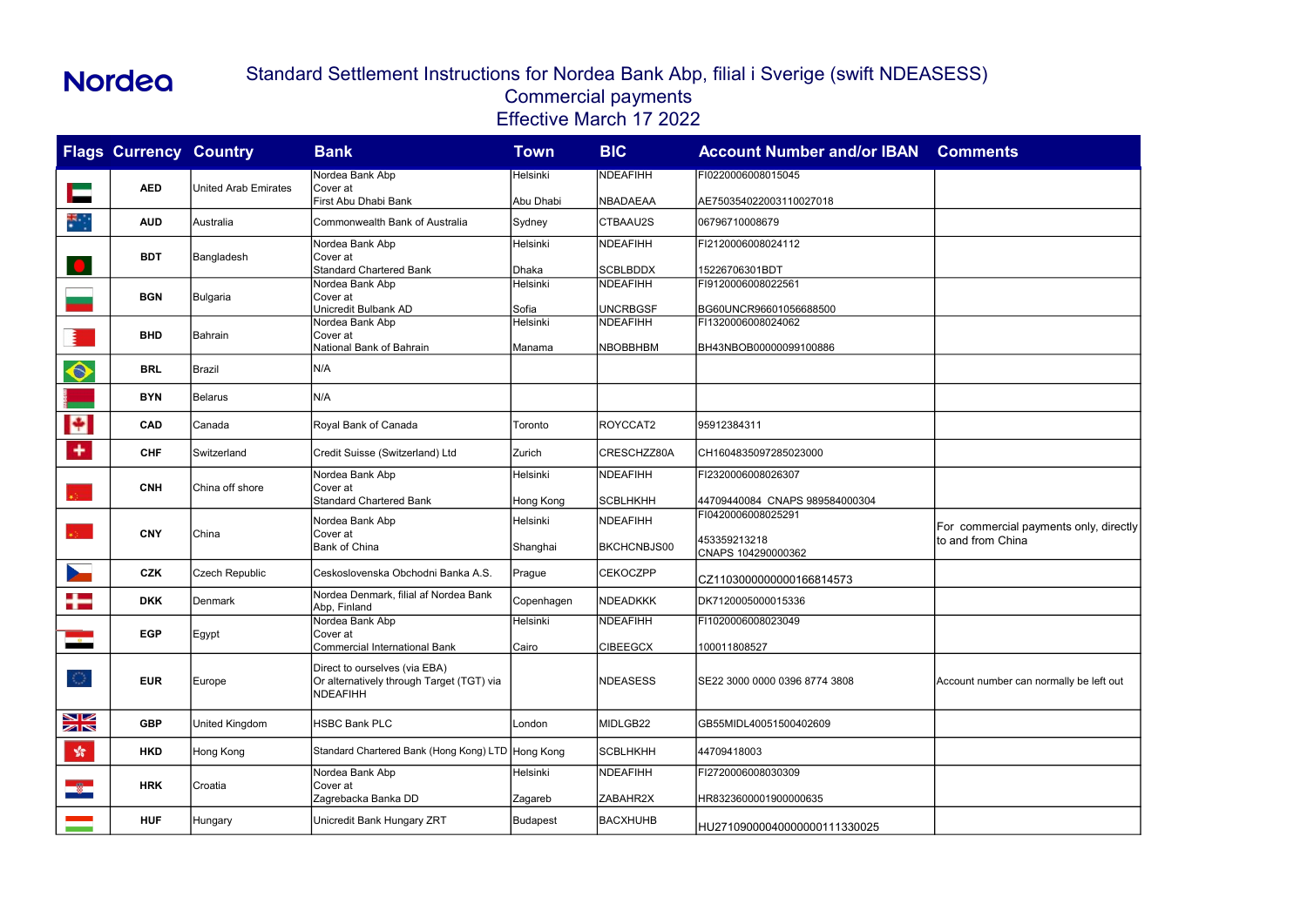|                          | <b>IDR</b> | IIndonesia        | Nordea Bank Abp<br>Cover at                                       | Helsinki          | <b>NDEAFIHH</b>                    | FI9620006008024120                                                          |  |
|--------------------------|------------|-------------------|-------------------------------------------------------------------|-------------------|------------------------------------|-----------------------------------------------------------------------------|--|
|                          |            |                   | <b>Standard Chartered Bank</b>                                    | Jakarta           | <b>SCBLIDJX</b>                    | 30601109977                                                                 |  |
| ø,                       | <b>ILS</b> | Israel            | Bank Leumi Le Israel B.M.                                         | <b>Tel-Aviv</b>   | <b>LUMIILIT</b>                    | IL250108000000022003741                                                     |  |
| me i                     | <b>INR</b> | India             | <b>Standard Chartered Bank</b>                                    | Mumbai            | <b>SCBLINBB</b>                    | 22205016355, IFSC. SCBL0036001                                              |  |
|                          |            |                   | Nordea Bank Abp                                                   | <b>I</b> Helsinki | <b>NDEAFIHH</b>                    | FI0320006008030838                                                          |  |
| ╬═                       | <b>ISK</b> | lceland           | Cover at<br>Islandsbanki                                          | Reykjavik         | <b>IGLITISRE</b>                   | IS71 0500 27 003110 610818 9940                                             |  |
| ➤                        | <b>JOD</b> | Jordan            | N/A                                                               |                   |                                    |                                                                             |  |
| ٠                        | <b>JPY</b> | Japan             | Mizuho Corporate Bank Ltd                                         | Tokyo             | <b>MHCBJPJT</b>                    | 161010                                                                      |  |
| ₩                        | <b>KES</b> | Kenya             | Nordea Bank Abp<br>Cover at                                       | Helsinki          | <b>NDEAFIHH</b>                    | FI4320006008024104                                                          |  |
|                          |            |                   | <b>ABSA Bank Kenya PLC</b>                                        | Nairobi           | <b>BARCKENX</b>                    | KENX0228035130                                                              |  |
| $\bullet$                | <b>KRW</b> | Republic of Korea | <b>KEB Hana Bank</b>                                              | Seoul             | <b>KOEXKRSE</b>                    | 963-FRW-1000029                                                             |  |
|                          |            |                   |                                                                   |                   |                                    | FI3820006008019732                                                          |  |
| $\bullet$                |            |                   | Nordea Bank Abp                                                   | Helsinki          | <b>NDEAFIHH</b>                    | IBAN: KZ886010071000000208                                                  |  |
|                          | <b>KZT</b> | Kazakhstan        | Cover at<br><b>Halyk Savings Bank</b>                             | Almaty            | <b>HSBKKZKX</b>                    | BIN 000 000 000 000 Kbe 24 KNP (payment<br>purpose code) must be found from |  |
|                          |            |                   |                                                                   |                   |                                    | http://egov.kz/cms/en/articles/knp                                          |  |
| $\overline{\phantom{0}}$ | <b>KWD</b> | Kuwait            | Nordea Bank Abp<br>Cover at                                       | Helsinki          | NDEAFIHH                           | FI2420006008015037                                                          |  |
|                          |            |                   | National Bank of Kuwait SAK                                       | Kuwait            | <b>NBOKKWKW</b>                    | KW78NBOK0000000000001000360633                                              |  |
| $\blacksquare$           | <b>LKR</b> | Sri Lanka         | Nordea Bank Abp<br>Cover at                                       | Helsinki          | <b>NDEAFIHH</b>                    | FI7320006008024146                                                          |  |
|                          |            |                   | <b>HSBC Ltd</b>                                                   | Colombo           | <b>HSBCLKLX</b>                    | 001-350727-001                                                              |  |
| <b>女</b>                 |            |                   | Nordea Bank Abp                                                   | Helsinki          |                                    | FI5320006008018783                                                          |  |
|                          | <b>MAD</b> | Morocco           | ICover at l<br>Societe Generale Marocaine de Banques   Casablanca |                   | <b>NDEAFIHH</b><br><b>SGMBMAMC</b> | 022780000022002866940674                                                    |  |
|                          |            |                   |                                                                   |                   |                                    |                                                                             |  |
| $\bullet \equiv$         | <b>MYR</b> | Malaysia          | N/A                                                               |                   |                                    |                                                                             |  |
|                          | <b>MXN</b> | Mexico            | Banco Santander Mexico SA                                         | Mexico City       | <b>BMSXMXMM</b>                    | 2576                                                                        |  |
| ╬═┥                      | <b>NOK</b> | Norway            | Nordea Bank Abp, filial i Norge                                   | Oslo              | <b>NDEANOKK</b>                    | NO3860010235181                                                             |  |
| ÷, ak                    | <b>NZD</b> | New Zealand       | <b>ASB Bank Limited</b>                                           | Auckland          | ASBBNZ2A                           | 12-3121-0060572-00                                                          |  |
|                          | <b>PEN</b> | Peru              | Nordea Bank Abp<br>Cover at                                       | Helsinki          | <b>NDEAFIHH</b>                    | FI0920006008030051                                                          |  |
|                          |            |                   | <b>BBVA Bank Peru SA</b>                                          | Lima              | <b>BCONPEPL</b>                    | 0011-0708-0100001623-56                                                     |  |
|                          | <b>PHP</b> | Philippines       | Nordea Bank Abp<br>Cover at                                       | Helsinki          | <b>NDEAFIHH</b>                    | FI0720006008030960                                                          |  |
|                          |            |                   | <b>Standard Chartered Bank</b>                                    | Manila            | <b>SCBLPHMM</b>                    | 141477657007                                                                |  |
| $ {\bf c} $              | <b>PKR</b> | Pakistan          | Habib Bank Limited                                                | Karachi           | HABBPKKA007                        | 70900361403                                                                 |  |
|                          | <b>PLN</b> | Poland            | Bank Pekao S.A.                                                   | Warsaw            | <b>PKOPPLPW</b>                    | PL72124000013125501111120301                                                |  |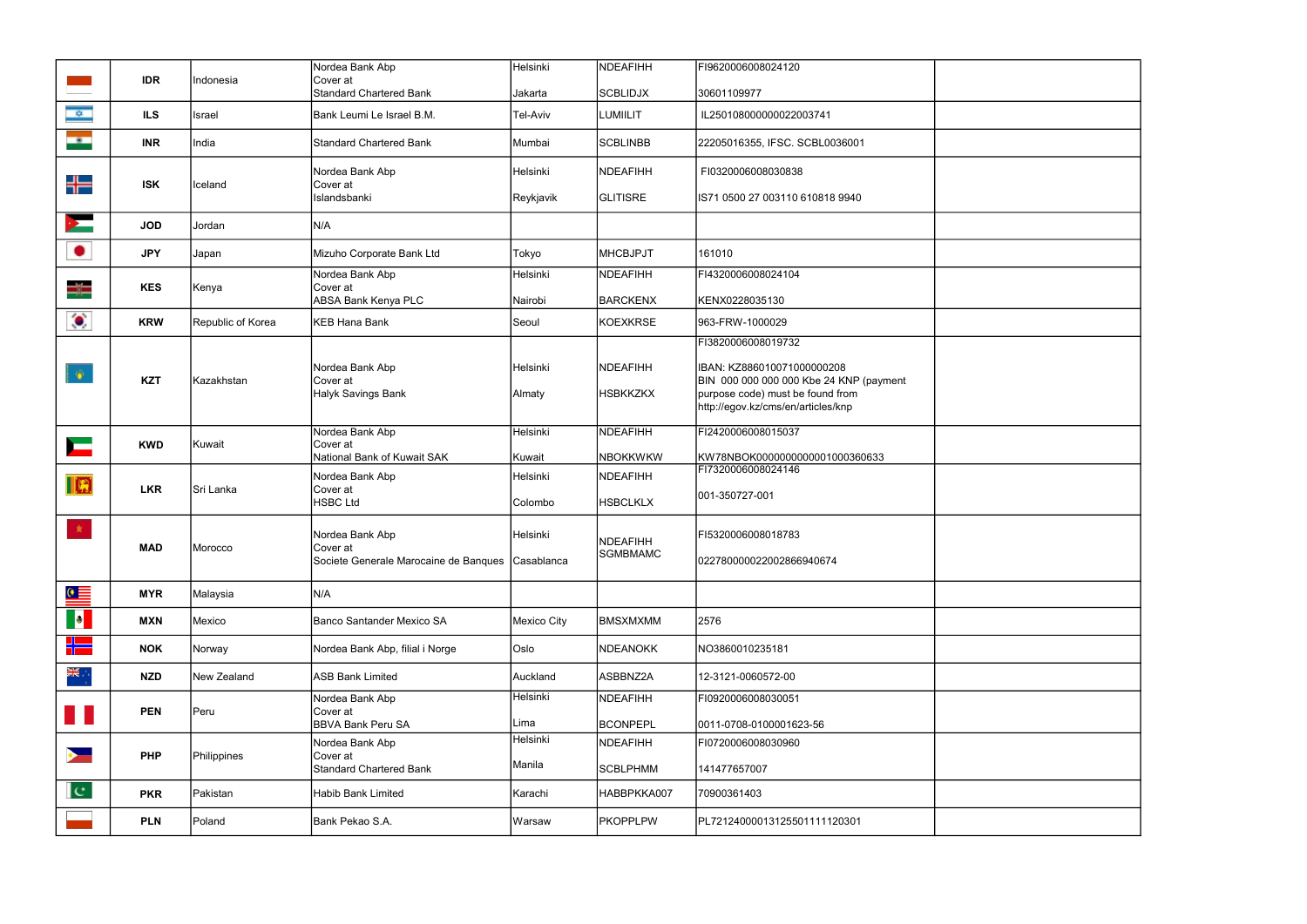|                                        |            |                 | Nordea Bank Abp                                         | Helsinki           | NDEAFIHH                           | FI8820006008023973                                                                                                                                                                                                 |  |
|----------------------------------------|------------|-----------------|---------------------------------------------------------|--------------------|------------------------------------|--------------------------------------------------------------------------------------------------------------------------------------------------------------------------------------------------------------------|--|
|                                        | QAR        | Qatar           | Cover at                                                |                    |                                    |                                                                                                                                                                                                                    |  |
|                                        |            |                 | <b>Quatar National Bank</b>                             | Doha               | QNBAQAQA                           | QA68 QNBA 0000 0000 0001 8184 3000 1                                                                                                                                                                               |  |
|                                        |            |                 | Nordea Bank Abp                                         | Helsinki           | <b>NDEAFIHH</b>                    | FI6420006008018197                                                                                                                                                                                                 |  |
|                                        | <b>RON</b> | Romania         | Cover at                                                |                    |                                    |                                                                                                                                                                                                                    |  |
|                                        |            |                 | BRD -group Societe Generale SA                          | Bucharest          | BRDEROBU                           | RO07BRDE430SV00058484300                                                                                                                                                                                           |  |
|                                        |            |                 | Nordea Bank Abp                                         | Helsinki           | <b>NDEAFIHH</b>                    | FI6220006008024344                                                                                                                                                                                                 |  |
|                                        | <b>RSD</b> | Serbia          | Cover at                                                |                    |                                    |                                                                                                                                                                                                                    |  |
| <b>BELLE</b>                           |            |                 | Unicredit Bank Srbija AD                                | Beograd            | <b>BACXRSBG</b>                    | 00001209440 NORDEAFIN                                                                                                                                                                                              |  |
|                                        | <b>RUB</b> | <b>I</b> Russia | Nordea Bank Abp<br>Cover at<br><b>AO UniCredit Bank</b> | Helsinki<br>Moscow | <b>NDEAFIHH</b><br><b>IMBKRUMM</b> | FI3920006008011275<br>30111810220010000006 INN 9909501603<br>UniCredit Clearing acc 30101810300000000545<br>INN 7710030411<br><b>BIK RU044525545</b><br>:72: Pmt Dets (e.g. Fx Cover) VO 60080, 60081,<br>or 60085 |  |
|                                        | <b>SAR</b> | Saudi Arabia    | Nordea Bank Abp<br>Cover at                             | Helsinki           | <b>NDEAFIHH</b>                    | FI9520006008014923                                                                                                                                                                                                 |  |
| $\stackrel{\rm lim.}{\longrightarrow}$ |            |                 | Banque Saudi Fransi                                     | Riyadh             | <b>BSFRSARI</b>                    | SA5655000000000687500207                                                                                                                                                                                           |  |
| +                                      | <b>SEK</b> | Sweden          | Nordea Bank Abp, filial i Sverige                       | Stockholm          | <b>NDEASESS</b>                    | SE8530000000014899010203                                                                                                                                                                                           |  |
|                                        | <b>SGD</b> | Singapore       | <b>DBS Bank Ltd</b>                                     | Singapore          | <b>DBSSSGSG</b>                    | 037-001963-1 NORDEA BANK AB                                                                                                                                                                                        |  |
|                                        | <b>THB</b> | Thailand        | Standard Chartered Bank (Thai)                          | Bangkok            | <b>SCBLTHBX</b>                    | 00100887325                                                                                                                                                                                                        |  |
|                                        |            |                 | Nordea Bank Abp                                         | Helsinki           | <b>NDEAFIHH</b>                    | FI7820006008024153                                                                                                                                                                                                 |  |
| $\bullet$                              | <b>TND</b> | Tunisia         | Cover at                                                |                    |                                    |                                                                                                                                                                                                                    |  |
|                                        |            |                 | Société Tunisienne de Banque                            | Tunis              | STBKTNTT                           | TN5910404100909043678832                                                                                                                                                                                           |  |
|                                        |            |                 | Nordea Bank Abp                                         | Helsinki           | <b>NDEAFIHH</b>                    | FI4620006008017454                                                                                                                                                                                                 |  |
|                                        | <b>TRY</b> | Turkey          | Cover at                                                |                    |                                    |                                                                                                                                                                                                                    |  |
| $\mathbf{C}^{\star}$                   |            |                 | Tyrkiey IS Bankasi                                      | Istanblul          | <b>ISBKTRIS</b>                    | TR160006400000101790006536                                                                                                                                                                                         |  |
|                                        |            |                 |                                                         |                    |                                    |                                                                                                                                                                                                                    |  |
|                                        | <b>USD</b> | <b>USA</b>      | Bank of America NA                                      | New York           | <b>BOFAUS3N</b>                    | 6550071304,RTN: 026009593                                                                                                                                                                                          |  |
| Ň                                      | <b>ZAR</b> | South Africa    | Standard Bank of South Africa Ltd                       | Johannesburg       | <b>SBZAZAJJ</b>                    | 7555653                                                                                                                                                                                                            |  |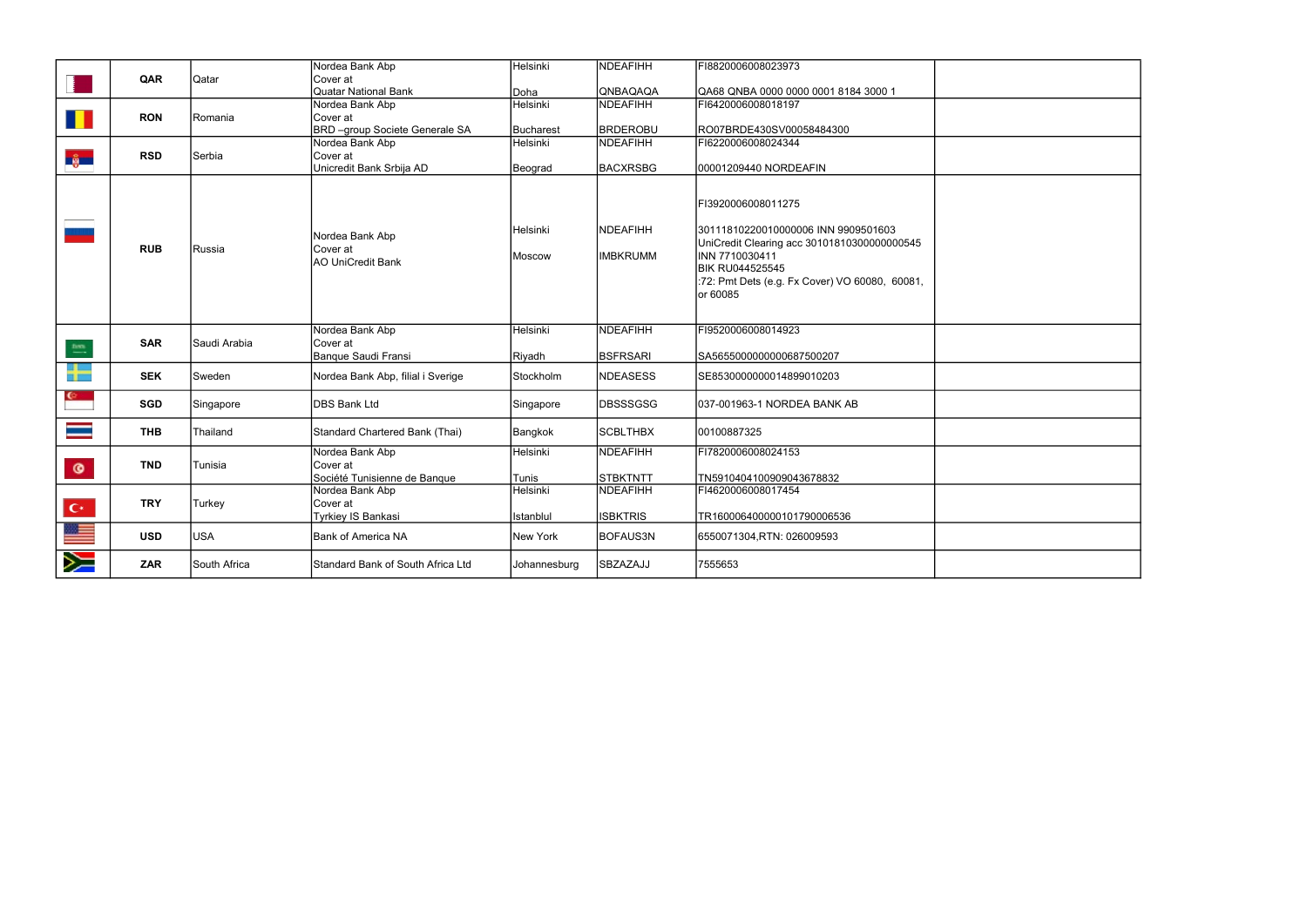|                            | <b>Flags Currency Country</b> |                      | <b>Bank</b>                                                                         | Town          | <b>BIC</b>                         | <b>Account Number and/or</b><br><b>IBAN</b>  | <b>Comments</b>                             |
|----------------------------|-------------------------------|----------------------|-------------------------------------------------------------------------------------|---------------|------------------------------------|----------------------------------------------|---------------------------------------------|
|                            |                               |                      | Nordea Bank Abp                                                                     | Helsinki      | <b>NDEAFIHH</b>                    | FI7120006008030390                           |                                             |
|                            | <b>AED</b>                    | United Arab Emirates | Cover at<br>First Abu Dhabi Bank                                                    | Abu Dhabi     | <b>NBADAEAA</b>                    | AE750354022003110027018                      |                                             |
| 蒙宁                         | <b>AUD</b>                    | Australia            | Commonwealth Bank of Australia                                                      | Sydney        | CTBAAU2S                           | 06796710008695                               |                                             |
|                            | <b>BDT</b>                    | Bangladesh           | Nordea Bank Abp<br>Cover at                                                         | Helsinki      | <b>NDEAFIHH</b>                    | FI4820006008030416                           |                                             |
|                            |                               |                      | <b>Standard Chartered Bank</b>                                                      | Dhaka         | <b>SCBLBDDX</b>                    | 15226706301BDT                               |                                             |
|                            | <b>BGN</b>                    | Bulgaria             | Nordea Bank Abp<br>Cover at<br>Unicredit Bulbank AD                                 | Sofia         | <b>NDEAFIHH</b><br><b>UNCRBGSF</b> | FI2020006008018213<br>BG60UNCR96601056688500 |                                             |
|                            |                               |                      | Nordea Bank Abp                                                                     | Helsinki      | <b>NDEAFIHH</b>                    | FI7720006008021746                           |                                             |
|                            | <b>BHD</b>                    | Bahrain              | Cover at<br>National Bank of Bahrain                                                | Manama        | <b>NBOBBHBM</b>                    | BH43NBOB00000099100886                       |                                             |
| $\color{red}\bm{\Diamond}$ | <b>BRL</b>                    | <b>BRASIL</b>        | N/A                                                                                 |               |                                    |                                              |                                             |
|                            | <b>BYN</b>                    | Belarus              | N/A                                                                                 |               |                                    |                                              |                                             |
| $ \mathbf{+} $             | <b>CAD</b>                    | Canada               | Royal Bank of Canada                                                                | Toronto       | ROYCCAT2                           | 095911194877                                 |                                             |
| $+$                        | <b>CHF</b>                    | Switzerland          | Credit Suisse (Switzerland) Ltd                                                     | Zurich        | CRESCHZZ80A                        | CH6304835096671043000                        |                                             |
| ★ 20                       |                               |                      | Nordea Bank Abp                                                                     | Helsinki      | <b>NDEAFIHH</b>                    | FI6620006008026406                           |                                             |
|                            | <b>CNH</b>                    | China off shore      | Cover at<br><b>Standard Chartered Bank</b>                                          | Hong Kong     | <b>SCBLHKHH</b>                    | 44709440084 CNAPS 989584000304               |                                             |
| *).                        | <b>CNY</b>                    | China                | Nordea Bank Abp<br>Cover at                                                         | Helsinki      | <b>NDEAFIHH</b>                    | FI1620006008025366                           | For commercial payments only,               |
|                            |                               |                      | Bank of China                                                                       | Shanghai      | BKCHCNBJS00                        | 453359213218 CNAPS 104290000362              | directly to and from China                  |
| $\overline{\phantom{a}}$   | <b>CZK</b>                    | Czech Republic       | Ceskoslovenska Obchodni Banka A.S.                                                  | <b>Prague</b> | <b>CEKOCZPP</b>                    | CZ2903000050200466515743                     |                                             |
| $\frac{1}{2}$              | <b>DKK</b>                    | Denmark              | Nordea Danmark, filial af Nordea Bank Abp,<br>Finland                               | Copenhagen    | <b>NDEADKKK</b>                    | DK9120005000401327                           |                                             |
| $-8$                       | <b>EGP</b>                    | Egypt                | Nordea Bank Abp<br>Cover at                                                         | Helsinki      | <b>NDEAFIHH</b>                    | FI1520006008023056                           |                                             |
|                            |                               |                      | <b>Commercial International Bank</b>                                                | Cairo         | <b>CIBEEGCX</b>                    | 100011808527                                 |                                             |
| $\langle \rangle$          | <b>EUR</b>                    | Europe               | Pay direct (via EBA/TARGET) -<br>We prefer concentrating our flows in EUR<br>to EBA |               | <b>NDEAFIHH</b>                    | FI7320006701027842                           | Account number can normally be left<br>lout |
| N<br>N<br>N                | <b>GBP</b>                    | United Kingdom       | <b>HSBC Bank PLC</b>                                                                | London        | MIDLGB22                           | GB32MIDL40051500354038                       |                                             |
| 紫                          | <b>HKD</b>                    | Hong Kong            | Standard Chartered Bank (Hong Kong) LTD Hong Kong                                   |               | <b>SCBLHKHH</b>                    | 44709412870                                  |                                             |

| <b>Comments</b>                                             |
|-------------------------------------------------------------|
|                                                             |
|                                                             |
|                                                             |
|                                                             |
|                                                             |
|                                                             |
|                                                             |
|                                                             |
| For commercial payments only,<br>directly to and from China |
|                                                             |
|                                                             |
| Account number can normally be left<br>out                  |
|                                                             |

## Standard Settlement Instructions for Nordea Bank Abp, filial i Norge (swift NDEANOKK) Commercial payments

## Effective March 17 2022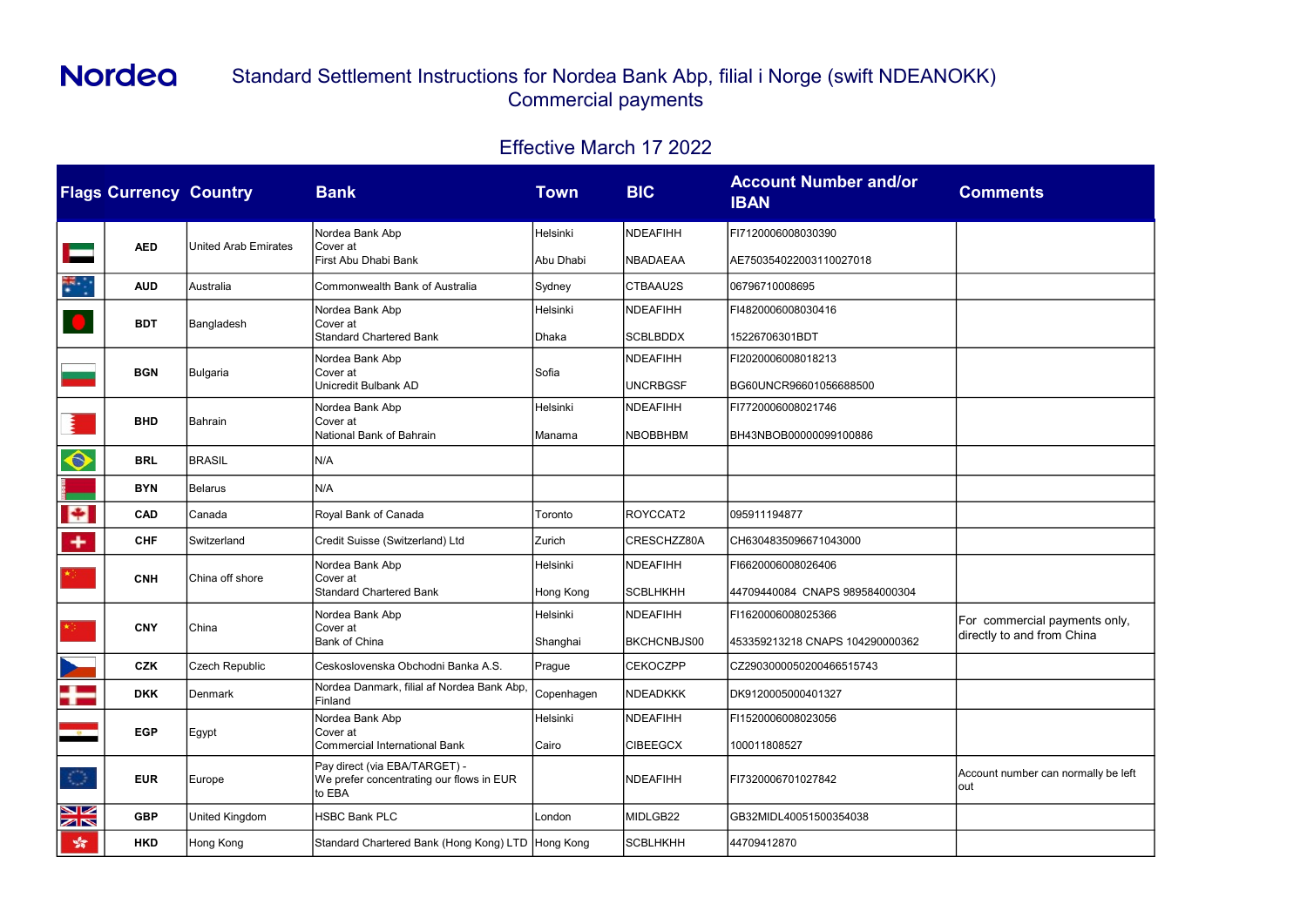| $-2$                  |            |                   | Nordea Bank Abp                            | Helsinki        | <b>NDEAFIHH</b>    | FI6120006008018833                   |                 |                                                                                                   |
|-----------------------|------------|-------------------|--------------------------------------------|-----------------|--------------------|--------------------------------------|-----------------|---------------------------------------------------------------------------------------------------|
|                       | <b>HRK</b> | Croatia           | Cover at<br>Zagrebacka Banka DD            | Zagareb         | ZABAHR2X           | HR8323600001900000635                |                 |                                                                                                   |
|                       | <b>HUF</b> | Hungary           | Unicredit Bank Hungary ZRT                 | <b>Budapest</b> | <b>BACXHUHB</b>    | HU77109000040000000100530018         |                 |                                                                                                   |
|                       |            |                   | Nordea Bank Abp                            | Helsinki        | <b>NDEAFIHH</b>    | FI2920006008030952                   |                 |                                                                                                   |
|                       | <b>IDR</b> | Indonesia         | Cover at<br><b>Standard Chartered Bank</b> | Jakarta         | <b>SCBLIDJX</b>    | 30601109977                          |                 |                                                                                                   |
| $\frac{1}{2}$         | <b>ILS</b> | Israel            | Bank Leumi Le Israel B.M.                  | Tel-Aviv        | <b>LUMIILIT</b>    | IL120108000000022001453              |                 |                                                                                                   |
| $\sim 00$ .           | <b>INR</b> | India             | <b>Standard Chartered Bank</b>             | Mumbai          | <b>SCBLINBB</b>    | 22205237548, IFSC: SCBL0036001       |                 |                                                                                                   |
| $\frac{1}{2}$         | <b>ISK</b> | <b>Iceland</b>    | Nordea Bank Abp<br>Cover at                | Helsinki        | <b>NDEAFIHH</b>    | FI8320006008030853                   |                 |                                                                                                   |
|                       |            |                   | Islandsbanki                               | Reykjavik       | <b>GLITISRE</b>    | IS71 0500 27 003110 610818 9940      |                 |                                                                                                   |
|                       | <b>JOD</b> | Jordan            | N/A                                        |                 |                    |                                      |                 |                                                                                                   |
|                       | <b>JPY</b> | Japan             | Mizuho Corporate Bank Ltd                  | Tokyo           | <b>MHCBJPJT</b>    | 0136010                              |                 |                                                                                                   |
|                       | <b>KES</b> | Kenya             | Nordea Bank Abp<br>Cover at                | Helsinki        | <b>NDEAFIHH</b>    | FI1120006008033410                   |                 |                                                                                                   |
|                       |            |                   | <b>ABSA Bank Kenya PLC</b>                 | Nairobi         | <b>BARCKENX</b>    | KENX0228035130                       |                 |                                                                                                   |
| $\bullet$             | <b>KRW</b> | Republic of Korea | <b>KEB Hana Bank</b>                       | Seoul           | <b>KOEXKRSE</b>    | 963-FRW-1000012                      |                 |                                                                                                   |
|                       |            | Kazakhstan        | Nordea Bank Abp<br>Cover at                |                 | NDEAFIHH           | FI4220006008019757                   |                 |                                                                                                   |
|                       | <b>KZT</b> |                   |                                            | Helsinki        |                    | KZ886010071000000208 BIN 000 000 000 |                 |                                                                                                   |
|                       |            |                   |                                            |                 | Halyk Savings Bank | Almaty                               | <b>HSBKKZKX</b> | 000 Kbe 24 KNP (payment purpose code)<br>must be found from<br>http://egov.kz/cms/en/articles/knp |
|                       |            |                   | Nordea Bank Abp                            | Helsinki        | <b>NDEAFIHH</b>    | FI7020006008030408                   |                 |                                                                                                   |
| $\mathbf{L}$          | <b>KWD</b> | Kuwait            | Cover at<br>National Bank of Kuwait SAK    | Kuwait          | <b>NBOKKWKW</b>    | KW78NBOK0000000000001000360633       |                 |                                                                                                   |
| $\blacksquare$        |            |                   | Nordea Bank Abp                            | Helsinki        | <b>NDEAFIHH</b>    | FI3320006008033402                   |                 |                                                                                                   |
|                       | <b>LKR</b> | Sri Lanka         | Cover at<br><b>HSBC Ltd</b>                | Colombo         | <b>HSBCLKLX</b>    | 001-350727-001                       |                 |                                                                                                   |
| 一席。                   | <b>MAD</b> | Morocco           | Nordea Bank Abp<br>Cover at                | Casablanca      | <b>NDEAFIHH</b>    | FI4620006008033071                   |                 |                                                                                                   |
|                       |            |                   | Societe Generale Marocaine de Banques      |                 | <b>SGMBMAMC</b>    | 022780000022002866940674             |                 |                                                                                                   |
| $\bullet$             | <b>MYR</b> | Malaysia          | N/A                                        |                 |                    |                                      |                 |                                                                                                   |
|                       | <b>MXN</b> | Mexico            | Banco Santander Mexico SA                  | Mexico City     | <b>BMSXMXMM</b>    | 2575                                 |                 |                                                                                                   |
| <u> Espan</u>         | <b>NOK</b> | Norway            | Nordea Bank Abp, filial i Norge            | Oslo            | <b>NDEANOKK</b>    | NO3660010099902                      |                 |                                                                                                   |
| 美。                    | <b>NZD</b> | New Zealand       | <b>ASB Bank Limited</b>                    | Auckland        | ASBBNZ2A           | 12-3121-0060601-00                   |                 |                                                                                                   |
| $\blacktriangleright$ |            |                   | Nordea Bank Abp                            | Helsinki        | <b>NDEAFIHH</b>    | FI7720006008033774                   |                 |                                                                                                   |
|                       | <b>PHP</b> | Philippines       | Cover at<br><b>Standard Chartered Bank</b> | Manila          | <b>SCBLPHMM</b>    | 141467837002                         |                 |                                                                                                   |
| $\mathbf{I}$ c        | <b>PKR</b> | Pakistan          | <b>Habib Bank Limited</b>                  | Karachi         | HABBPKKA007        | PK63HABB0000070900573903             |                 |                                                                                                   |
|                       | <b>PLN</b> | Poland            | Bank Pekao S.A.                            | Warsaw          | <b>PKOPPLPW</b>    | PL63124000013133203111120301         |                 |                                                                                                   |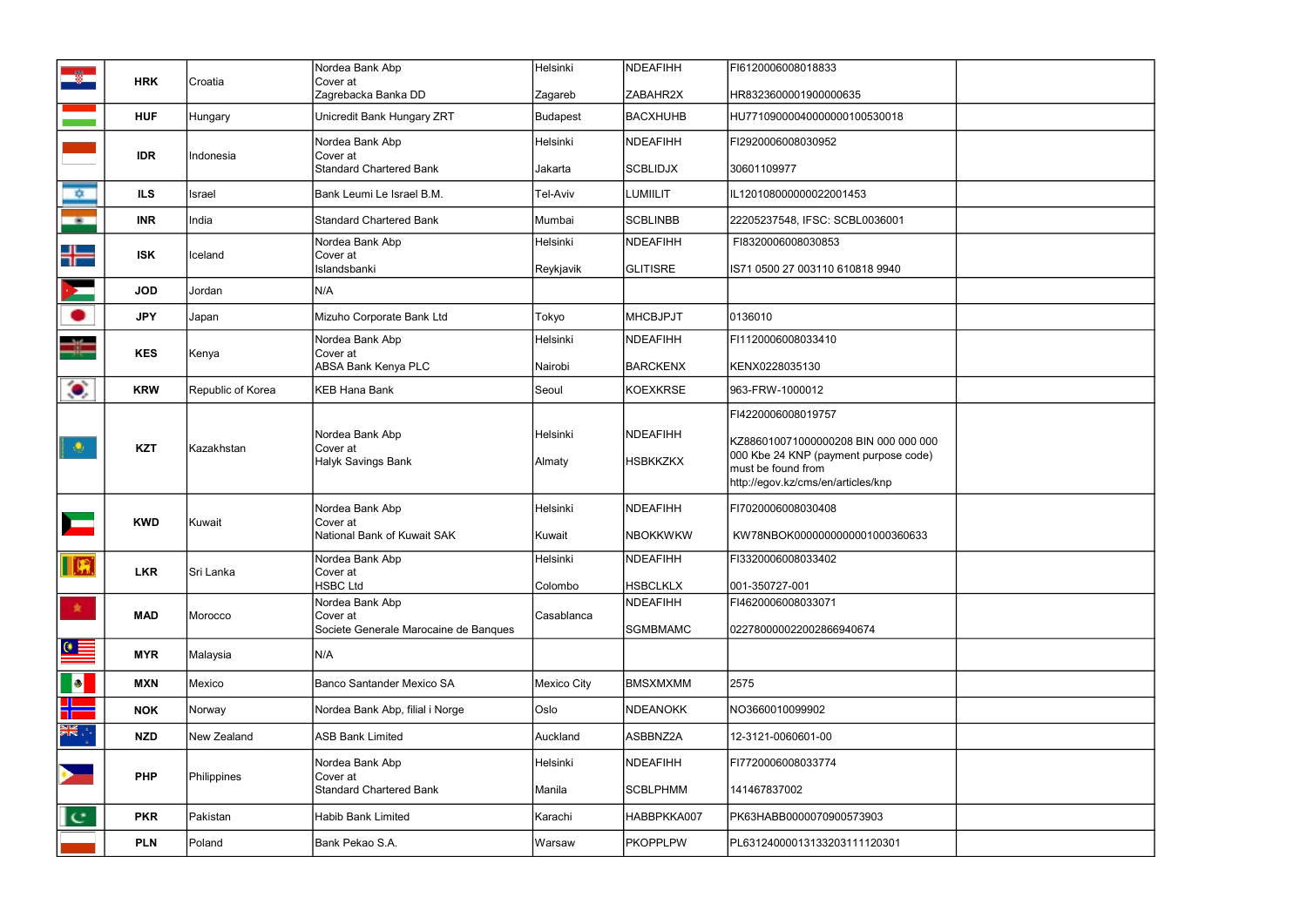|                                     |            |              | Nordea Bank Abp                                   | Helsinki         | <b>NDEAFIHH</b> | FI2620006008030424                                         |  |
|-------------------------------------|------------|--------------|---------------------------------------------------|------------------|-----------------|------------------------------------------------------------|--|
|                                     | QAR        | Qatar        | <b>Cover</b> at<br>Quatar National Bank           | Doha             | QNBAQAQA        | QA68QNBA000000000001818430001                              |  |
|                                     |            | Romania      | Nordea Bank Abp                                   | Helsinki         | <b>NDEAFIHH</b> | FI4220006008018205                                         |  |
|                                     | <b>RON</b> |              | Cover at<br><b>BRD</b> -group Societe Generale SA | <b>Bucharest</b> | <b>BRDEROBU</b> | RO07BRDE430SV00058484300                                   |  |
| <b>B</b>                            | <b>RSD</b> | Serbia       | Nordea Bank Abp<br>Cover at                       | Helsinki         | <b>NDEAFIHH</b> | FI4220006008024898                                         |  |
|                                     |            |              | Unicredit Bank Srbija AD                          | Beograd          | <b>BACXRSBG</b> | 1209440                                                    |  |
|                                     |            |              | Nordea Bank Abp<br>Cover at                       | Helsinki         | <b>NDEAFIHH</b> | FI8020006008011895                                         |  |
|                                     |            |              | AO UniCredit Bank, Moscow                         | Moscow           | <b>IMBKRUMM</b> | 30111810220010000006 INN 9909501603                        |  |
|                                     |            |              |                                                   |                  |                 | UniCredit Clearing acc                                     |  |
|                                     | <b>RUB</b> | Russia       |                                                   |                  |                 | 30101810300000000545<br>INN 7710030411                     |  |
|                                     |            |              |                                                   |                  |                 | <b>BIK RU044525545</b>                                     |  |
|                                     |            |              |                                                   |                  |                 | :72: Pmt Dets (e.g. Fx Cover) VO 60080,<br>60081, or 60085 |  |
|                                     |            |              | Nordea Bank Abp                                   | Helsinki         | <b>NDEAFIHH</b> | FI2720006008029921                                         |  |
| $\frac{\mathrm{RMS}}{\mathrm{SMS}}$ | <b>SAR</b> | Saudi Arabia | Cover at                                          |                  |                 |                                                            |  |
|                                     |            |              | Banque Saudi Fransi                               | Riyadh           | <b>BSFRSARI</b> | SA5655000000000687500207                                   |  |
| 뫎                                   | <b>SEK</b> | Sweden       | Nordea Bank Abp, filial i Sverige                 | Stockholm        | <b>NDEASESS</b> | SE4530000000039527904757                                   |  |
| $\mathbb{C}^n$                      | <b>SGD</b> | Singapore    | DBS Bank Ltd                                      | Singapore        | DBSSSGSG        | 370000850                                                  |  |
|                                     | <b>THB</b> | Thailand     | Standard Chartered Bank (Thai)                    | Bangkok          | <b>SCBLTHBX</b> | 00100887317                                                |  |
| $\circ$                             | <b>TND</b> | Tunisia      | Nordea Bank Abp<br>Cover at                       | Helsinki         | <b>NDEAFIHH</b> | FI0420006008030432                                         |  |
|                                     |            |              | Société Tunisienne de Banque                      | Tunis            | <b>STBKTNTT</b> | TN5910404100909043678832                                   |  |
|                                     |            |              | Nordea Bank Abp                                   | Helsinki         | <b>NDEAFIHH</b> | FI0420006008020441                                         |  |
| $C^*$                               | <b>TRY</b> | Turkey       | Cover at<br>Türkiey IS Bankasi                    | Istanbul         | <b>ISBKTRIS</b> | TR160006400000101790006536                                 |  |
| 22 -<br>1                           | <b>USD</b> | U.S.A.       | Bank of America NA                                | New York         | <b>BOFAUS3N</b> | 6550168948, RTN: 026009593                                 |  |
| Ň                                   | <b>ZAR</b> | South Africa | Standard Bank of South Africa Ltd                 | Johannesburg     | SBZAZAJJ        | 7556214                                                    |  |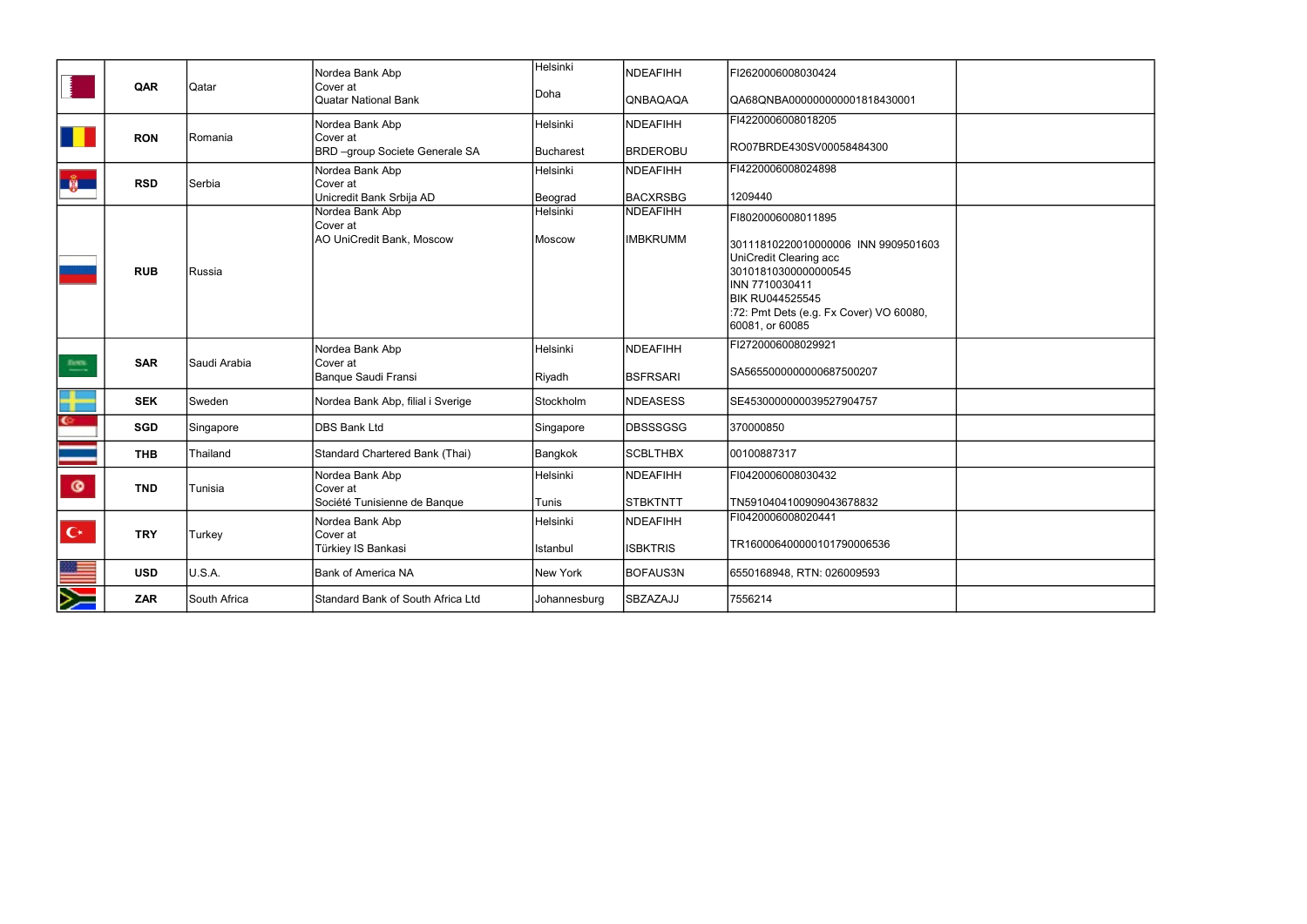| <b>Comments</b>                                             |
|-------------------------------------------------------------|
|                                                             |
|                                                             |
|                                                             |
|                                                             |
|                                                             |
|                                                             |
|                                                             |
|                                                             |
|                                                             |
|                                                             |
| For commercial payments only,<br>directly to and from China |
|                                                             |
|                                                             |
|                                                             |
| Account number can normally be left out                     |
|                                                             |

|                | <b>Flags Currency Country</b>      |                 | <b>Bank</b>                                                                            | <b>Town</b>  | <b>BIC</b>         | <b>Account Number and/or IBAN Comments</b> |                                         |
|----------------|------------------------------------|-----------------|----------------------------------------------------------------------------------------|--------------|--------------------|--------------------------------------------|-----------------------------------------|
|                |                                    |                 | Nordea Bank Abp                                                                        | Helsinki     | <b>NDEAFIHH</b>    | FI5720006008016092                         |                                         |
|                | <b>AED</b><br>United Arab Emirates |                 | Cover at<br>First Abu Dhabi Bank                                                       | Abu Dhabi    | <b>NBADAEAA</b>    | AE750354022003110027018                    |                                         |
| ₩.             | <b>AUD</b>                         | Australia       | Commonwealth Bank of Australia                                                         | Sydney       | CTBAAU2S           | 06796710008660                             |                                         |
|                |                                    |                 | Nordea Bank Abp                                                                        | Helsinki     | <b>NDEAFIHH</b>    | FI5720006008033261                         |                                         |
| $\bigcirc$     | <b>BDT</b>                         | Bangladesh      | Cover at<br><b>Standard Chartered Bank</b>                                             | Dhaka        | <b>SCBLBDDX</b>    | 15226706301BDT                             |                                         |
|                |                                    |                 | Nordea Bank Abp                                                                        | Helsinki     | <b>NDEAFIHH</b>    | FI3720006008030226                         |                                         |
|                | <b>BGN</b>                         | <b>Bulgaria</b> | Cover at<br>Unicredit Bulbank                                                          | Sofia        | <b>UNCRBGSF</b>    | BG60UNCR96601056688500                     |                                         |
|                |                                    |                 | Nordea Bank Abp                                                                        | Helsinki     | <b>NDEAFIHH</b>    | FI7720006008032222                         |                                         |
|                | <b>BHD</b>                         | Bahrain         | Cover at<br>National Bank of Bahrain                                                   | Manama       | <b>NBOBBHBM</b>    | BH43NBOB00000099100886                     |                                         |
| ♦              | <b>BRL</b>                         | <b>BRASIL</b>   | N/A                                                                                    |              |                    |                                            |                                         |
|                |                                    | Belarus         | Nordea Bank Abp                                                                        | Helsinki     | <b>NDEAFIHH</b>    | FI1120006008030291                         |                                         |
|                | <b>BYN</b>                         |                 | Cover at<br>Priorbank                                                                  | <b>Minsk</b> | PJCBBY2X           | BY27PJCB1702246000004NDEA933               |                                         |
| E              | <b>CAD</b>                         | Canada          | Royal Bank of Canada                                                                   | Toronto      | ROYCCAT2           | 95911472679                                |                                         |
| ٠              | <b>CHF</b>                         | Switzerland     | Credit Suisse (Switzerland) Ltd                                                        | Zurich       | CRESCHZZ80A        | CH0304835092540043000                      |                                         |
|                |                                    | China off shore | Nordea Bank Abp<br>Cover at                                                            | Helsinki     | <b>NDEAFIHH</b>    | FI4520006008026299                         |                                         |
|                | <b>CNH</b>                         |                 | <b>Standard Chartered Bank</b>                                                         | Hong Kong    | <b>SCBLHKHH</b>    | 44709440084 CNAPS 989584000304             |                                         |
|                | <b>CNY</b>                         | China           | Nordea Bank Abp<br>Cover at                                                            | Helsinki     | <b>NDEAFIHH</b>    | FI2620006008025283                         | For commercial payments only,           |
|                |                                    |                 | Bank of China                                                                          | Shanghai     | <b>BKCHCNBJS00</b> | 453359213218/CNAPS 104290000362            | directly to and from China              |
|                | <b>CZK</b>                         | Czech Republic  | Ceskoslovenska Obchodni Banka A.S.                                                     | Prague       | <b>CEKOCZPP</b>    | CZ9003000180400666513793                   |                                         |
| a jeo<br>S     | <b>DKK</b>                         | Denmark         | Nordea Denmark, filial af Nordea Bank Abp,<br>Finland                                  | Copenhagen   | <b>NDEADKKK</b>    | DK1811400000010003                         |                                         |
|                |                                    |                 | Nordea Bank Abp                                                                        | Helsinki     | <b>NDEAFIHH</b>    | FI1120006008023031                         |                                         |
| $-8 -$         | <b>EGP</b>                         | Egypt           | Cover at<br><b>Commercial International Bank</b>                                       | Cairo        | <b>CIBEEGCX</b>    | 100011808527                               |                                         |
| $\binom{m}{2}$ | <b>EUR</b>                         | Europe          | Direct to ourselves (via EBA)<br>Or alternatively through Target (TGT) via<br>NDEAFIHH |              | <b>NDEADKKK</b>    | DK5920005001608777                         | Account number can normally be left out |
| $\frac{N}{N}$  | <b>GBP</b>                         | United Kingdom  | <b>HSBC Bank PLC</b>                                                                   | London       | MIDLGB22           | GB18MIDL40051500172609                     |                                         |

### Standard Settlement Instructions for Nordea Danmark, filial af Nordea Bank Abp, Finland (swift NDEADKKK) Commercial payments Effective March 17 2022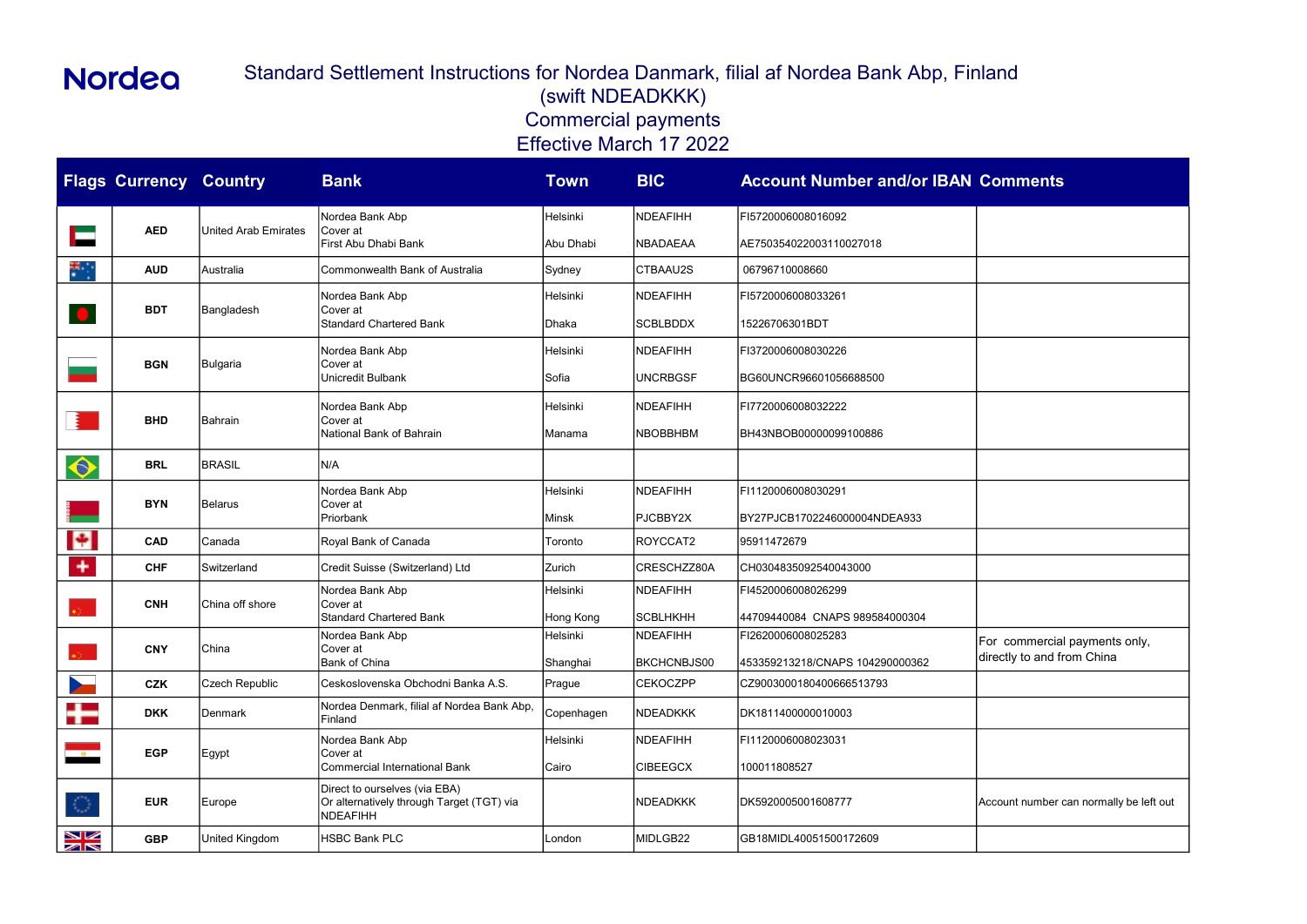| ☆                            | <b>HKD</b> | Hong Kong         | Standard Chartered Bank (Hong Kong) LTD                  | Hong Kong                                         | SCBLHKHH                    | 44709412641                                                                                                                                                 |                          |  |
|------------------------------|------------|-------------------|----------------------------------------------------------|---------------------------------------------------|-----------------------------|-------------------------------------------------------------------------------------------------------------------------------------------------------------|--------------------------|--|
|                              |            |                   | Nordea Bank Abp                                          | Helsinki                                          | NDEAFIHH                    | FI7920006008030440                                                                                                                                          |                          |  |
| -8                           | <b>HRK</b> | Croatia           | Cover at<br>Zagrebacka Banka                             | Zagreb                                            | ZABAHR2X                    | HR8323600001900000635                                                                                                                                       |                          |  |
|                              | <b>HUF</b> | Hungary           | Unicredit Bank Hungary ZRT                               | <b>Budapest</b>                                   | BACXHUHB                    | HU83109000040000000100110191                                                                                                                                |                          |  |
|                              |            |                   | Nordea Bank Abp                                          | Helsinki                                          | NDEAFIHH                    | FI2520006008016183                                                                                                                                          |                          |  |
|                              | <b>IDR</b> | Indonesia         | Cover at<br>Standard Chartered Bank                      | Jakarta                                           | <b>SCBLIDJX</b>             | 30601109977                                                                                                                                                 |                          |  |
| $\mathbb{R}^n$ .             | <b>ILS</b> | Israel            | Bank Leumi Le Israel B.M.                                | Tel-Aviv                                          | <b>LUMIILIT</b>             | IL350108000000022000554                                                                                                                                     |                          |  |
| $-100$                       | <b>INR</b> | India             | Standard Chartered Bank                                  | Mumbai                                            | <b>SCBLINBB</b>             | 22205016371, IFSC: SCBL0036001                                                                                                                              |                          |  |
|                              | <b>ISK</b> | Iceland           | Nordea Bank Abp<br>Cover at                              | Helsinki                                          | NDEAFIHH                    | FI0220006008016209                                                                                                                                          |                          |  |
| 뭬                            |            |                   | Islandsbanki                                             | Reykjavik                                         | <b>GLITISRE</b>             | IS71 0500 27 003110 610818 9940                                                                                                                             |                          |  |
|                              | <b>JOD</b> | Jordan            | N/A                                                      |                                                   |                             |                                                                                                                                                             |                          |  |
| ٠                            | <b>JPY</b> | Japan             | Mizuho Corporate Bank Ltd                                | Tokyo                                             | IMHCBJPJT                   | 0022010                                                                                                                                                     |                          |  |
|                              | <b>KES</b> | Kenya             | Nordea Bank Abp<br>Cover at                              | Helsinki                                          | NDEAFIHH                    | FI9020006008030242                                                                                                                                          |                          |  |
|                              |            |                   | ABSA Bank Kenya PLC                                      | Nairobi                                           | <b>BARCKENX</b>             | KENX0228035130                                                                                                                                              |                          |  |
| $\bullet$                    | <b>KRW</b> | Republic of Korea | KEB Hana Bank                                            | Seoul                                             | KOEXKRSE                    | 963-FRW-1000038                                                                                                                                             |                          |  |
| $\ddot{\bullet}$             | <b>KZT</b> | Kazakhstan        | Nordea Bank Abp<br><b>Cover</b> at<br>Halyk Savings Bank | Helsinki<br>Almaty                                | NDEAFIHH<br><b>HSBKKZKX</b> | FI1620006008019740<br>Kbe 24 KNP (payment purpose code) must be<br>found from http://egov.kz/cms/en/articles/knp<br>BIN 00000000000<br>KZ886010071000000208 |                          |  |
|                              | <b>KWD</b> | Kuwait            | Nordea Bank Abp<br>Cover at                              | Helsinki                                          | NDEAFIHH                    | FI1220006008016126                                                                                                                                          |                          |  |
| <b>Property</b>              |            |                   | National Bank of Kuwait SAK                              | Kuwait                                            | <b>NBOKKWKW</b>             | KW78NBOK0000000000001000360633                                                                                                                              |                          |  |
| $\blacksquare$               | <b>LKR</b> | Sri Lanka         | Nordea Bank Abp<br>Cover at<br><b>HSBC Ltd</b>           | Helsinki<br>Colombo                               | NDEAFIHH<br><b>HSBCLKLX</b> | FI1920006008030259<br>001-350727-001                                                                                                                        |                          |  |
|                              |            |                   | Nordea Bank Abp                                          | Helsinki                                          | NDEAFIHH                    | FI9420006008030267                                                                                                                                          |                          |  |
| $\langle \mathbf{k} \rangle$ | <b>MAD</b> |                   | Morocco                                                  | Cover at<br>Societe Generale Marocaine de Banques | Casablanca                  | <b>SGMBMAMC</b>                                                                                                                                             | 022780000022002866940674 |  |
| $\bullet \equiv$             | <b>MYR</b> | Malaysia          | N/A                                                      |                                                   |                             |                                                                                                                                                             |                          |  |
| <b>D</b>                     | <b>MXN</b> | Mexico            | Banco Santander Mexico SA                                | <b>Mexico City</b>                                | BMSXMXMM                    | 2577                                                                                                                                                        |                          |  |
| ska s                        | <b>NOK</b> | Norway            | Nordea Bank Abp, filial i Norge                          | Oslo                                              | NDEANOKK                    | NO7860010213315                                                                                                                                             |                          |  |
|                              | <b>NZD</b> | New Zealand       | ASB Bank Limited                                         | Auckland                                          | ASBBNZ2A                    | 12-3121-0060599-00                                                                                                                                          |                          |  |
|                              | <b>PEN</b> | Peru              | Nordea Bank Abp<br>Cover at<br><b>BBVA Bank Peru SA</b>  | Helsinki<br>Lima                                  | NDEAFIHH<br><b>BCONPEPL</b> | FI2620006008030036<br>0011-0708-0100001623-56                                                                                                               |                          |  |